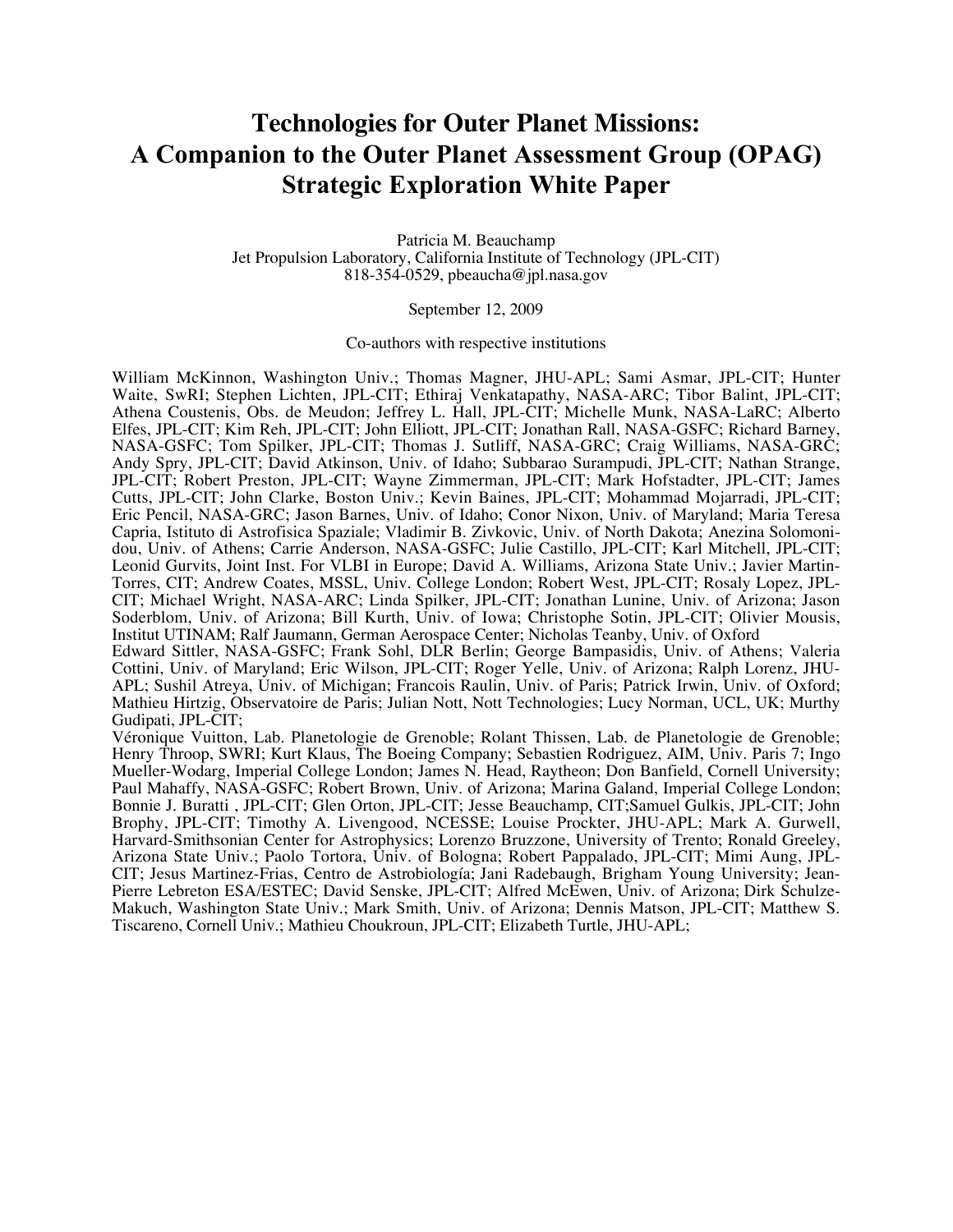# **1.0 EXECUTIVE SUMMARY**

The richness and diversity of the outer planets and their satellites are second to none in the Solar System, but to explore the outer solar system requires advanced technology. The Outer Planet Assessment Group (OPAG) recommends the following to enable this exploration:

- 1. NASA should work with the relevant agencies to ensure that Pu-238 production is restarted and provides enough material for future outer planet missions. In particular, NASA should flight-qualify ASRG power systems.
- 2. A focused technology program for the next Outer Planet (OP) Flagship mission after the Europa Jupiter System Mission (EJSM) should be initiated in order to be ready for a launch in the mid-2020s. Current planning indicates a mission to Titan and Enceladus will be the highest priority. NASA should fund development of the montgolfière balloon, the autonomy required to operate it at Titan, landing technologies required for sampling the high latitude lakes, dunes and cryovolcanic regions and components operable in extreme environments. NASA should also initiate a program in cryogenic sample acquisition and sample handling.
- 3. NASA should expand the funding of communication and radio science technologies required for the outer planets, especially making Ka band operational and furthering proximity and direct-to-Earth communication technologies.
- 4. NASA should continue to invest in development of underlying technologies (thrusters, power and control, propulsion technologies) for solar electric propulsion, to bring these systems to flight readiness and to make the capability affordable to and within the risk postures of different mission classes.
- 5. NASA should invest in aerocapture technologies and conduct a space-flight validation of aerocapture in advance of the decision points of identified missions.
- 6. For planetary probes, OPAG recommends investment in the development of alternative thermal protection systems (TPS) materials, and periodic limited manufacturing and testing demonstrations to ensure heritage TPS manufacturing is kept current.
- 7. NASA should achieve a better balance between component development, *in situ* and remote sensing (active and passive) instrument definition, and instrument development, with a focus on demonstrating complete instrument *systems* and bridging the gap to flight. An OP instrument program should focus on developing and maturing low mass/power instrument systems that have high resolution and sensitivity, raising the TRL to  $\geq 6$ .

#### **2.0 OVERVIEW**

The challenges common to all OP missions—large distances, long flight times, and stringent limitations on mass, power, and data rate—mean that all missions can significantly benefit from technical advances in a number of broad areas. Since technology development timescales are long, it is most productive to base technology requirements on the expected general characteristics of future missions. While the Flagship mission concepts are better understood, an estimate of the needs for competed small class (Discovery) and medium class (New Frontiers) missions can be included in constructing an effective technology investment plan.

Technology investment priorities are guided by the requirements established in mission and system studies that are focused on the highest priority science objectives. The next OP mission (after EJSM) would involve orbiting the saturnian satellites, Titan and Enceladus. The nominal mission concept involves orbiting and *in situ* elements, as confirmed by the science panel for the 2008 Titan Saturn System Mission (TSSM) concept review. *In situ* elements are envisioned to be aerial and landed platforms with sampling capabilities. New Frontiers or small flagship missions that may be realizable in the 2013-2022 timeframe include shallow atmospheric probes of the giant planets and an advanced flyby of an ice giant and its satellites. Subsequent potential OP large-class missions include orbiting Neptune and Uranus, landing on Enceladus and Europa, and probing deep into the atmospheres of the giant planets.

The breadth of technology needed for OP exploration clearly calls for an aggressive and focused technology development strategy that aligns with the Decadal Survey recommended mission profile, and includes technologies developed by NASA, as well as acquisition of applicable technologies from other government and commercial sectors. Some technologies of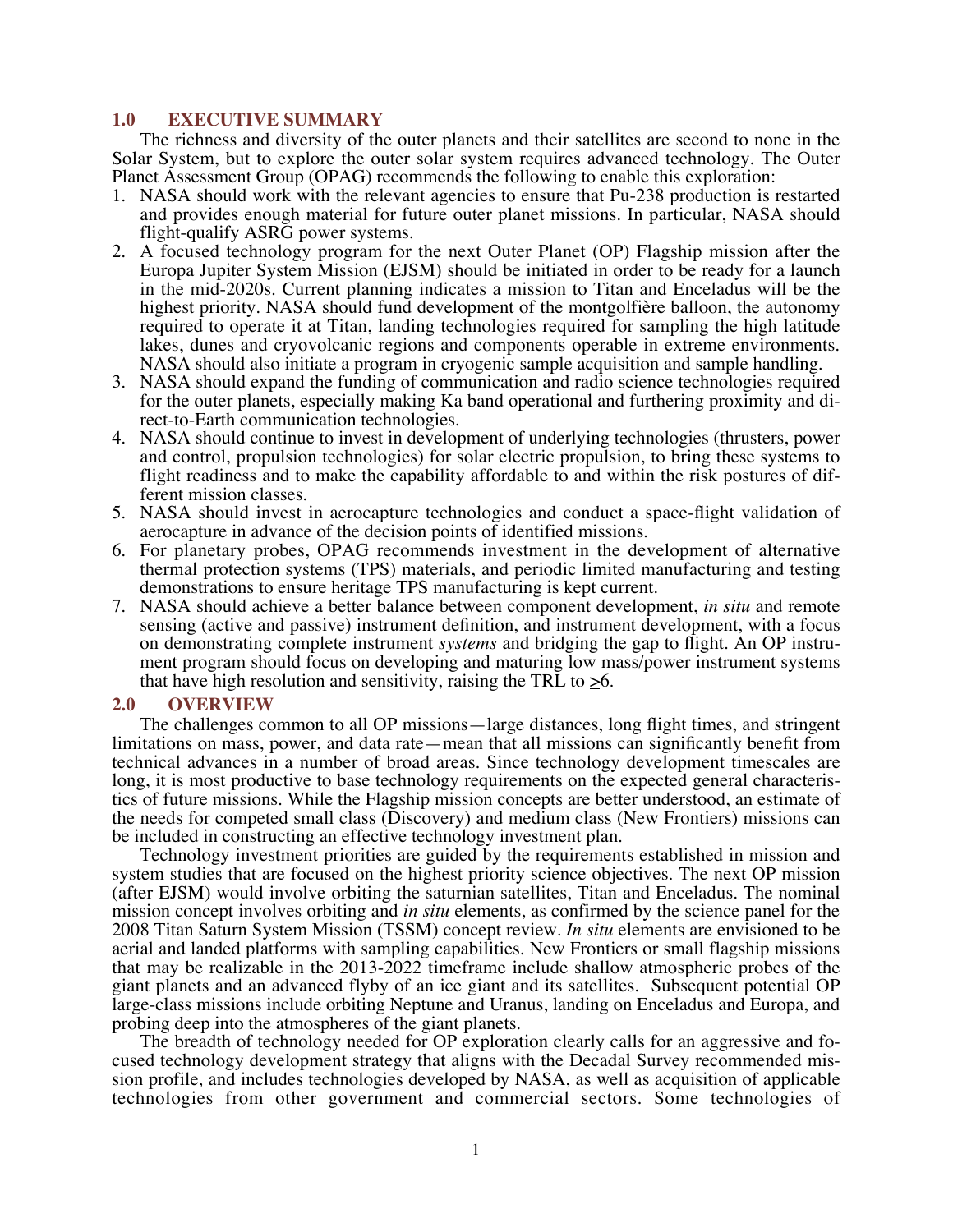| <b>TADIC 1. I CULTURING</b> THE RULLES TOT OUTCH TRAINER EXPLOITANT. |                                                       |                 |                                                                                                                                                                                                                                                                                                                                                                                                                                |  |  |  |  |  |  |
|----------------------------------------------------------------------|-------------------------------------------------------|-----------------|--------------------------------------------------------------------------------------------------------------------------------------------------------------------------------------------------------------------------------------------------------------------------------------------------------------------------------------------------------------------------------------------------------------------------------|--|--|--|--|--|--|
|                                                                      | <b>Technology</b>                                     | <b>Priority</b> | <b>Comments</b>                                                                                                                                                                                                                                                                                                                                                                                                                |  |  |  |  |  |  |
| <b>Spacecraft Systems</b>                                            | <b>Power</b>                                          | UP              | Radioisotope power systems would be needed for the next Titan/Enceladus Flagship mission,<br>requiring a sufficient supply of <sup>238</sup> Pu. Advances in power conversion efficiencies would reduce the<br>quantity of <sup>238</sup> Pu needed for a given power requirement, along with a mass savings.                                                                                                                  |  |  |  |  |  |  |
|                                                                      | <b>Transportation</b>                                 |                 | Electric propulsion would be strongly enhancing for most OP missions, including a Titan/Enceladus<br>Flagship, and aerocapture technologies would enable a Neptune orbiter mission. These technologies<br>provide rapid access, increased mass and/or lower mission risk.                                                                                                                                                      |  |  |  |  |  |  |
|                                                                      | <b>Communications</b>                                 |                 | The science return from every mission would benefit from improvements in communications<br>infrastructure, including Ka band and direct-to-Earth communications. In situ exploration with orbital<br>assets would be greatly enhanced by improved proximity links.                                                                                                                                                             |  |  |  |  |  |  |
|                                                                      | <b>Planetary</b><br>protection                        | $\overline{2}$  | New planetary protection approaches and technologies will be required to meet the anticipated<br>requirements for <i>in situ</i> exploration to targets of interest for astrobiology.                                                                                                                                                                                                                                          |  |  |  |  |  |  |
| In Situ Exploration                                                  | <b>Mobility</b> and<br><b>landers</b>                 |                 | Access is critical to <i>in situ</i> exploration central to a Titan Flagship mission concept, making various<br>types of mobility systems enabling, e.g., montgolfière balloons for Titan. Advances in autonomous<br>mobility technologies could also provide alternatives for various New Frontiers mission concepts.<br>Landers required with sampling acquisition and handling for Titan lake, dune & cryovolcanic regions. |  |  |  |  |  |  |
|                                                                      | <b>Extreme</b><br>environments                        |                 | The proposed missions span a number of diverse environments, requiring technology advances in<br>fields ranging from low T and P, to high heat flux and pressure during atmospheric entry. In situ<br>sampling and instruments would benefit from technology program.                                                                                                                                                          |  |  |  |  |  |  |
|                                                                      | <b>Entry systems</b>                                  | $\overline{2}$  | New propulsive landing systems would enable operations on satellites without atmospheres. Invest-<br>ments required in key technologies for entry systems and planetary probes : extreme environment<br>systems, miniaturized and low power integrated sensors, transmitters, and avionics, thermal materials,<br>power management systems, entry/descent/landing technologies & on-board processing.                          |  |  |  |  |  |  |
| Instruments                                                          | In situ instrument<br>systems                         |                 | New technologies and instruments would be required for improved science return to targets of<br>astrobiological interest, enabling the proposed Titan/Enceladus Flagship mission. The instrument<br>technologies would require associated development in sample acquisition and handling systems.<br>Advances in thermal management are critical. Instruments required for Atmospheric probe missions.                         |  |  |  |  |  |  |
|                                                                      | <b>Components and</b><br>miniaturization              |                 | Every mission is either strongly enhanced or enabled by improvements in miniaturization and<br>advanced component design. A Titan/Enceladus Flagship mission would be strongly enhanced by<br>development of miniature long-lived, low power cryogenic electronics.                                                                                                                                                            |  |  |  |  |  |  |
|                                                                      | <b>Remote sensing</b><br><i>instrument</i><br>systems | $\overline{2}$  | All missions with orbital or extended aerial operations would be strongly enhanced by improved<br>technologies for passive and active remote sensing and radio science. High resolution and sensitivity<br>instruments that are low in mass and power are required for a Titan/Enceladus Flagship.                                                                                                                             |  |  |  |  |  |  |
| UP                                                                   |                                                       |                 | Ultimate priority—Without new Pu-238, no further exploration beyond Jupiter will occur subsequent to EJSM.                                                                                                                                                                                                                                                                                                                     |  |  |  |  |  |  |

**Table 1. Technology Priorities for Outer Planet Exploration.**

UP Ultimate priority—Without new Pu-238, no further exploration beyond Jupiter will occur subsequent to EJSM.<br>1 Highest priority—New developments are required for all or most future OP missions.

2 High priority—Either the applications are more limited or NASA could effectively leverage existing work.

importance to OP exploration are currently being developed by NASA's Science Mission Directorate (SMD), while some critical technologies have yet to be funded. Table 1 summarizes the technology priorities for OP exploration. A brief discussion of these technologies follows, but more information can be found in an extended document which will be available on the OPAG website. This work is the culmination of a multi-institutional effort spanning several months.

## **3.0 SPACECRAFT SYSTEMS TECHNOLOGIES**

#### **3.1 Power**

Advanced power system technologies are required to enable and enhance many OP missions that require power systems with mass and volume efficiency, long-life capability and the ability to operate in extreme environments (e.g., temperatures, pressures). The power system technologies required include: radioisotope power systems, high efficiency solar arrays, high energy density storage systems, and power electronics.

# **3.1.1 Radioisotope Power Systems (RPS)**

Most OP missions, because of the extreme environments they explore and limited solar insolation they experience, are likely to require RPSs for furnishing adequate electrical power. Missions beyond Saturn would benefit greatly from advanced >100 watt radioisotope power systems with long life capability ( $>20$  years), high conversion efficiency ( $>15\%$ ) and high specific power (>8 W/kg). Some future planetary sensor network missions would require small long-life (milli- or multi-watt) RPSs. In particular, unique science opportunities using small measurement platforms at Titan, such as buoyant-gas weather balloons, and a network of small geophysical landers, analogous to those proposed for Mars and the moon, would be enabled by small RPSs of the few-10 watt class. In addition, some missions could require kW-class RPSs for ion propulsion applications. NASA-SMD is currently developing a 140 W Advanced Stirling Radioisotope Generator (ASRG) capable of providing 6–8 W/kg and 30% efficiency. NASA-SMD is also developing advanced thermoelectric (TE) and thermo-photovoltaic (TPV) conver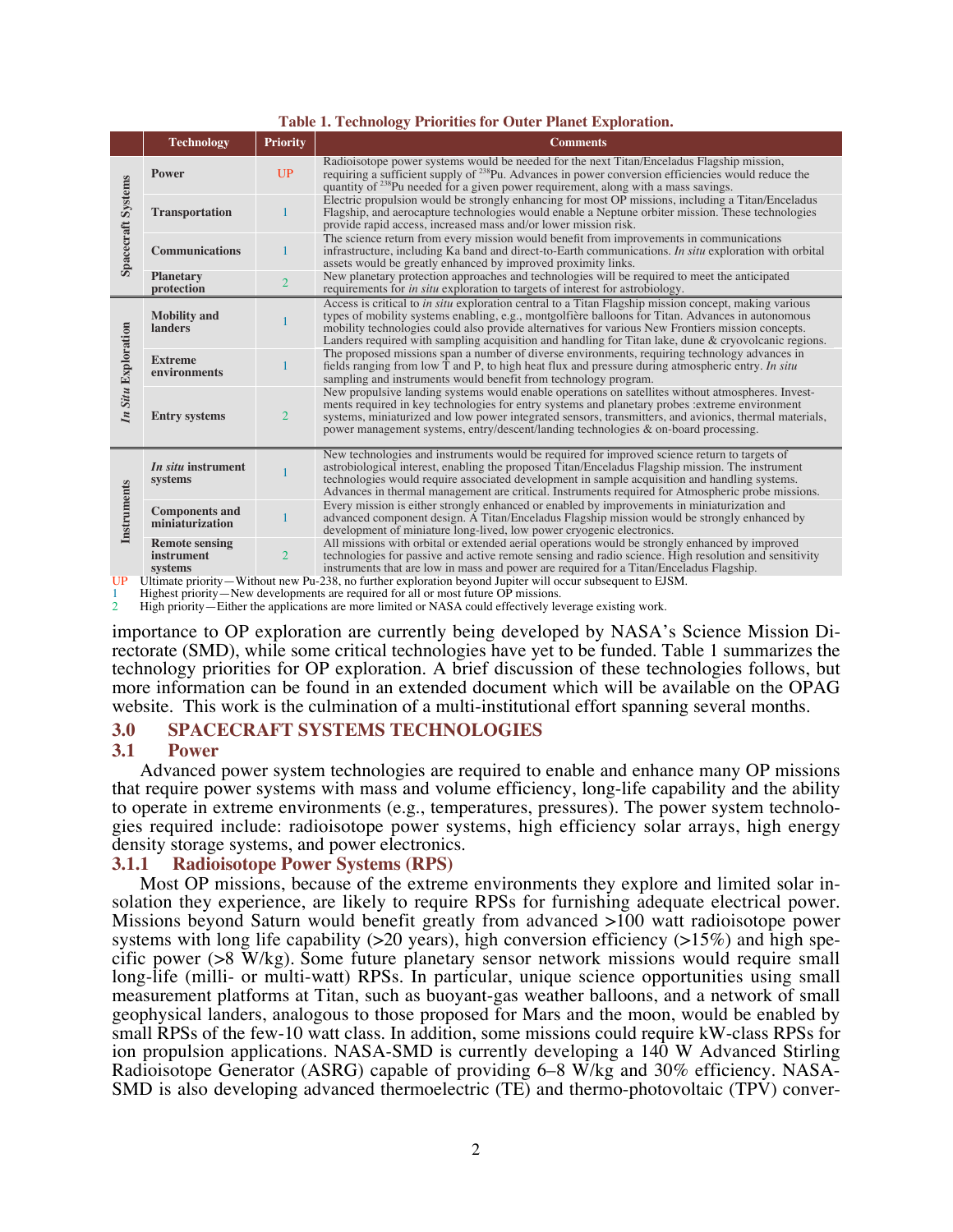sion technologies (static power-conversion systems) that are capable of providing >6 W/kg and >10 % efficiency.

Future NASA-SMD RPS technology efforts should, foremost, validate ASRG technology for long-life flagship and other missions. Such efforts should, in addition 1) mature and validate advanced TE and TPV technologies for long-life and high reliability missions, 2) develop small (milli-/multi-watt) radioisotope power generators for sensor networks, and 3) develop kilowatt class radioisotope power generators for radioisotope electric propulsion (REP) missions. Currently, there is an insufficient supply of Pu-238 to fuel all potential RPS systems that would be base-lined for future OP missions, and none will be left for any civilian space application after the Jupiter Europa Orbiter (JEO) portion of EJSM (Hoover et al. 2009. *Radioisotope Power Systems: An Imperative for Maintaining U.S. Leadership in Space Exploration*. National Academies Press, ISBN 0-309-13858-2, http://www.nap.edu/catalog/12653.html). As of this writing, whether Pu-238 production will be restarted by DOE in the near term is uncertain, and higher efficiency systems cannot by themselves mitigate a complete lack of plutonium. Future availability of Pu-238 is a make-or-break issue for OP exploration beyond Jupiter.

#### **3.1.2 Solar Arrays**

Planetary missions beyond 3AU require solar cells that can operate efficiently at low solar intensities and low temperatures (LILT). High power solar electric propulsion (SEP) missions require advanced solar arrays with higher efficiency (>35%), and high specific power (>300 W/kg). No significant efforts are presently underway at NASA to develop advanced solar cells and arrays required for future OP exploration missions.

#### **3.1.3 Energy Storage Systems**

Advanced primary batteries with high specific energy (>500 Wh/kg) and long storage-life capability (>15 years) are required for future planetary probes and lander missions. OP surface missions require primary batteries that can operate at temperatures  $\lt$  -80 $\degree$ C. Advanced rechargeable batteries with high specific energy  $(>200 \text{ Wh/kg})$  and long-life capability  $(>20 \text{ years})$ are required for future orbital missions. No significant efforts are presently underway at NASA to develop advanced primary and rechargeable batteries required for future missions, but NASA must increase the lifetime and robustness of commercial batteries for OP applications.

## **3.1.4 Power Electronics Technologies**

Advanced power conversion, management and distribution technologies with higher power density ( $>150$  W/kg), higher conversion efficiency ( $>90\%$ ), and capability to survive in extreme environments are needed for most of the future OP missions. Future SEP missions require power systems with high power capability  $(> 20 \text{ kW})$ , high voltage  $(> 120 \text{ V})$  and high power density. Again, no significant efforts are presently underway at NASA to develop these advanced power conversion, management, distribution technologies or advanced packaging concepts for high power devices for future solar system exploration missions.

*Recommendation 1 (Power):* **OPAG strongly recommends that NASA work with the relevant agencies to ensure that Pu-238 production provides enough material for future OP missions, and fully support the validation of the ASRG system for OP applications, including the development of small (milli-/multi-watt) radioisotope power generators for sensor networks. In addition, NASA should adapt and complement industry-developed advanced solar cell and array technology program, advanced battery technology, and advanced power conversion and distribution technologies program for OP missions.**

# **3.2 Transportation Technologies**

# **3.2.1 Electric Propulsion**

Electric Propulsion (EP) enables missions requiring large in-space velocity changes over time and can often provide enhanced and enabling trajectories to the outer planets. This technology opens up mass and trip-time trades, offering major performance gains and significant improvements to mission capabilities. Development efforts are underway, but sustained investments are still required. The resulting systems would provide substantial benefits to near-term SEP and long-term REP OP missions.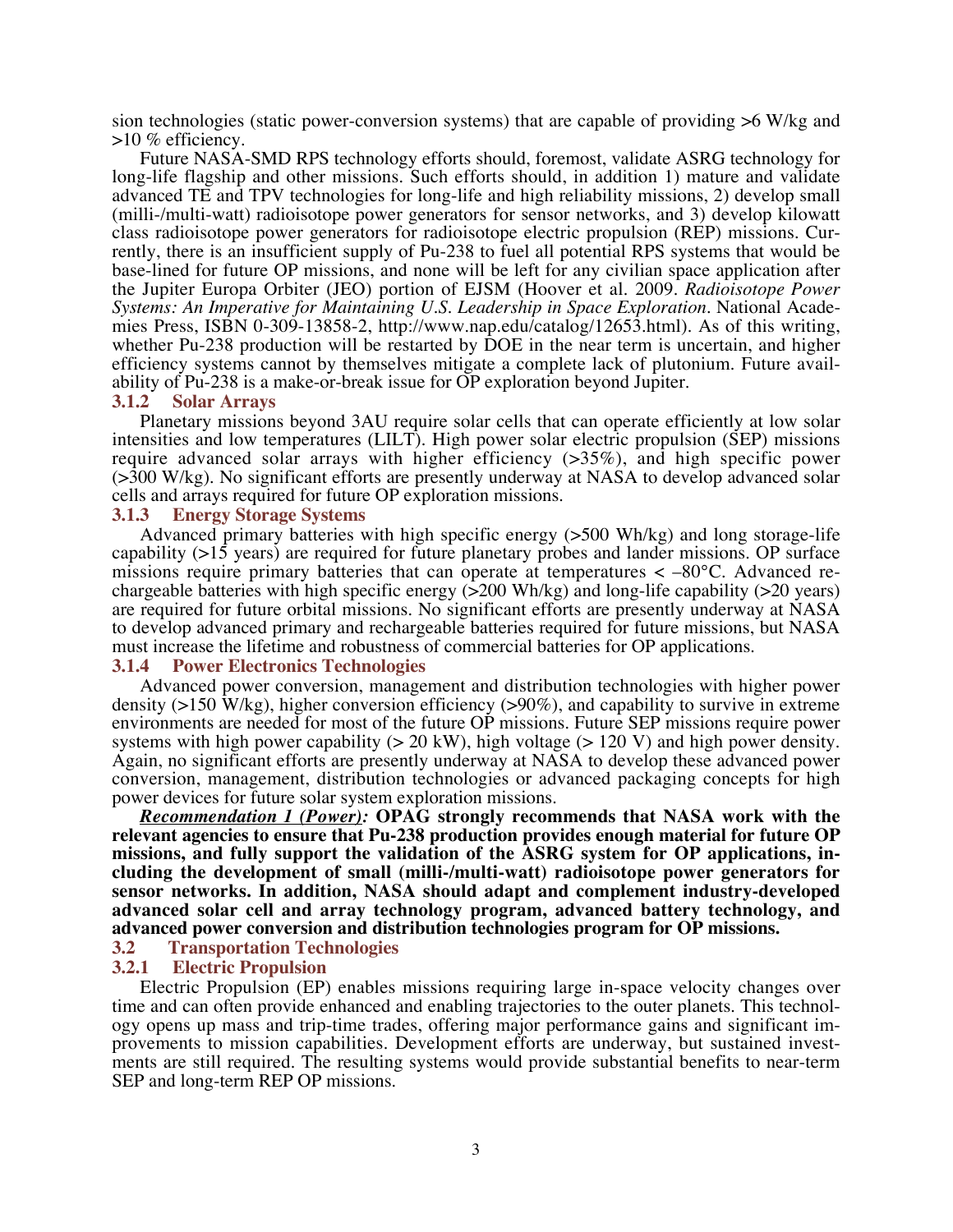# **3.2.2 Aerocapture**

Aerocapture is enabling for a Neptune orbiter and useful for other missions, since reducing the very high arrival velocity with propulsion requires more fuel than current launch vehicles can inject. It uses high-heritage elements of previous spacecraft and hypersonic entry missions, but also involves one single unproven element: the exit phase of the atmospheric pass. An Earth flight validation would retire risk for immediate use.

## **3.2.3 Astrodynamics**

Funding for application of the principles of celestial mechanics to the problem of the motion of spacecraft has been largely limited to the development and operations phases of flagship missions. Early funding for astrodynamics studies would produce new techniques *prior* to formulation of missions, which could lead to novel and exciting concepts.

*Recommendation 2 (Transportation):* **SMD should continue its development of EP components and consider development of an off-the-shelf multi-mission SEP module (not only for the OP missions) that would be available to users with acceptable cost and risk constraints. Aerocapture development should focus on needs identified for Titan and Neptune, and risk reduction resulting in flight readiness is strongly encouraged to open up this mission enhancing, and for Neptune, enabling technology.**

# **3.3 Communications**

Deep Space communication between Earth and the outer planets poses notable challenges for retrieving science data sets. Additionally, communications for *in situ* scenarios are particularly challenging due to resource and geometric constraints. OPAG recommends that NASA develop the technology and implement the following (in priority order):

- Baseline Ka-band communications, which can enable 4+ times higher data rates than X-band, for missions that have high data rate science return requirements.
- Invest in maturing the next generation transponder supporting: 10 Mbps uplink; 100 Mbps downlink; integrated proximity and direct-to-Earth communications (currently requires two devices); integrated radio science for atmospheric and gravity experiments with fewmicron/sec two-way Doppler capabilities.
- Sustain and accelerate Deep Space Network (DSN) antenna arraying: develop Ka-band and X-band uplink and downlink arraying equivalent to a 70 meter (or larger) aperture.
- Demonstrate and mature the technology required for OP optical (laser) communications flight transceivers for very high science data return (up to two orders of magnitude greater rate) in direct-to-Earth-mode from orbiters and the planetary surface, and access-link from surface-to-orbiters, with RF telecom for lower rate spacecraft telemetry.
- Mature and advance *higher-power* transmitters.
- Develop high-gain, light-weight, deployable Ka-band antenna technologies, 5-meter or larger for long distance, direct to Earth links.
- Implement advances in data compression to more efficiently transmit science data to Earth.
- Develop UHF antenna designs and relay systems with increased efficiencies for relay and proximity communications UHF transmitters.
- Baseline more effective error-correcting coding techniques for missions.

# *Recommendation 3 (Communications):* **NASA should expand the funding of communication and radio science technologies required for the OP, especially making Ka band operational and furthering proximity and direct-to-Earth communication technologies. 3.4 Planetary Protection (PP)**

Forward contamination requirements can drive the cost and complexity of OP missions. These requirements not only could impact *in situ* exploration, but they could also impact orbital spacecraft that must avoid or be designed for potential impact with targets of biological interest such as Europa, Titan, and Enceladus during their planetary system tours. Although the Mars Exploration Program (MEP) is developing new PP technologies and approaches to address requirements for future Mars missions, they are likely to be very different from planetary protec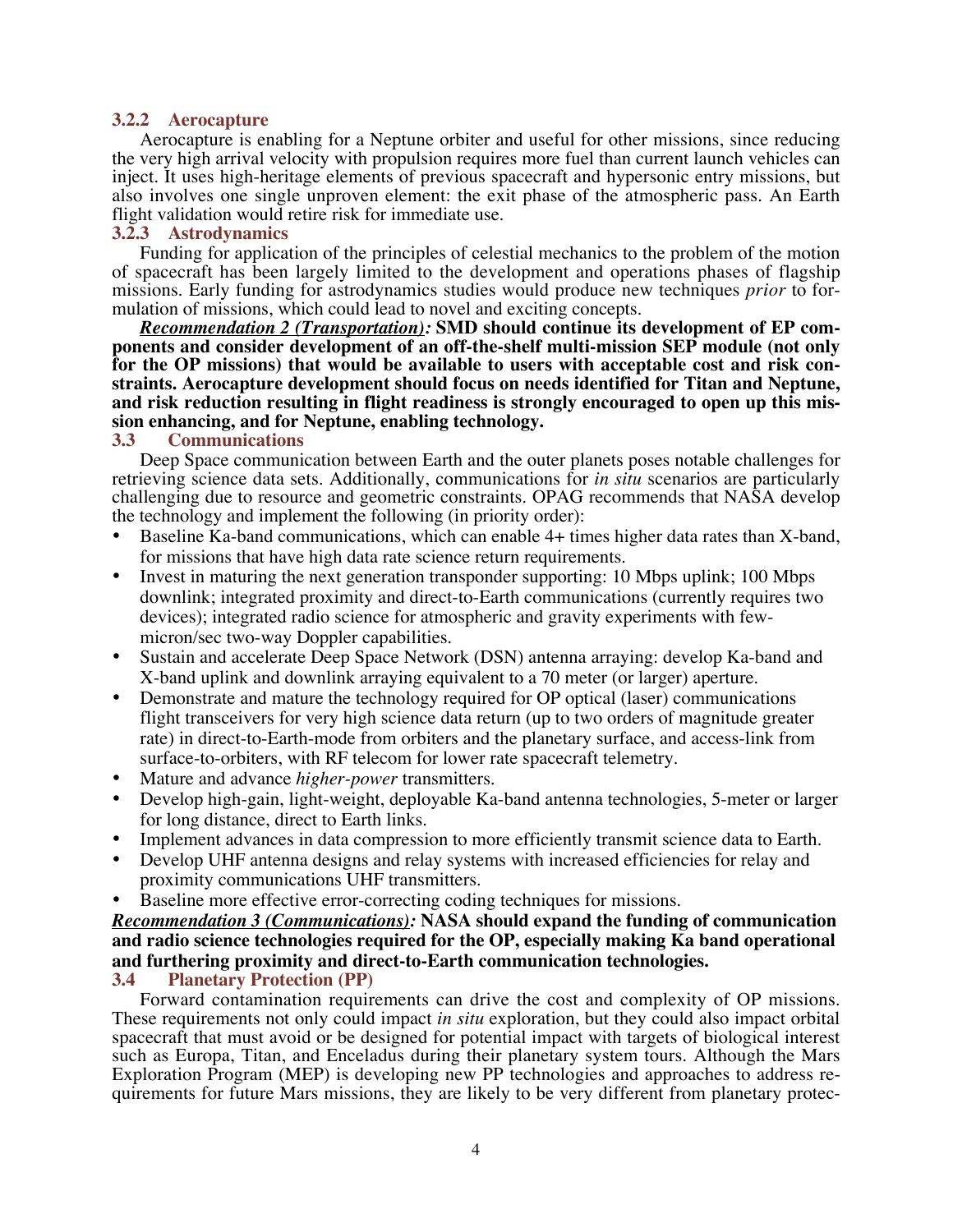tion requirements for OP missions and therefore insufficient. In part, this disparity stems from the unique environments that these targets present. System-level technologies for forward PP would require early investment so that they could be incorporated into the spacecraft designs early in the study phase. For example, appropriate PP approaches for the detection, quantification, and accounting of terrestrial organisms on spacecraft need to be determined and developed. Development of integrated PP approaches for spacecraft assembly, as well as integration and test are also required to eliminate re-contamination to ensure that the spacecraft system is at the necessary level of sterility when it reaches the target object.

*Recommendation 4 (Planetary Protection):* **OPAG strongly recommends that PP requirements to the OPs be defined early, especially for Titan and Enceladus, and that investments be made to jointly develop solutions and technologies for PP and contamination control.**

# **4.0 TECHNOLOGIES FOR** *IN SITU* **EXPLORATION**

Future missions to the outer planets require direct access to the atmosphere and surface of planets and satellites. This is achieved through the use of landers, aerial platforms, and planetary probes, which are enabled by a family of technologies for *in situ* exploration.

# **4.1** *In Situ* **Platforms**

# **4.1.1 Mobility**

Previous studies have identified the montgolfière balloon as a key element in a comprehensive Titan exploration strategy with very high science value. The most recent 2008 joint NASA/ESA TSSM study provided a compelling concept for implementation of a montgolfière at Titan. While orbiter and lander elements appear to have significant flight heritage, a balloon has not been flown on Titan and will require focused study and risk reduction efforts. Based upon the high priority of Titan science, results from many years of mission studies, and current state of technology readiness, NASA and ESA review boards have recommended the following be pursued to enable a balloon mission at Titan within foreseeable budgets and at acceptable risk: 1) conduct focused studies of Titan balloon mission options, leveraging from previous work, to focus on selection of architecture(s) that best achieve highest priority science and 2) initiate substantial sustained investment in risk reduction efforts needed to mature the Titan balloon concept for flight readiness. Risk reduction efforts include the following: balloon deployment and inflation, thermal performance margins, packaging and thermal management inside the aeroshell, interface complexity between balloon, RPS and aeroshell and integration of the RPS into the balloon.

Additionally, long-term operation of mobile platforms would be faced with challenges because of the long latency in communications, communications blackouts due to Titan rotation and occlusion by Saturn, the absence of a magnetic field, low surface illumination conditions, and the lack of high-resolution orbital maps. Consequently, autonomous navigation and control and autonomous onboard science capabilities for data prioritization and opportunistic observations will be critical. Linking scientific observations to their coordinates on Titan would significantly enhance the science value of an *in situ* mission.

#### **4.1.2 Landers**

The geological, geophysical and presumed geochemical diversity of Titan's surface suggest at least three surface types that should be sampled by a future mission to Titan: 1) a Titan lake lander/submersible; 2) a dune lander, and 3) a lander positioned near suspected cryovolcanic structures. In all cases, objectives involve geophysical measurements as well as sampling and analytical chemistry in a cryo-environment. NASA should initiate a program in cryogenic sample acquisition and sample handling. Each of the Titan environments has its own unique requirements that need to be developed to achieve and maintain scientific integrity of samples prior to analysis.

*Recommendation 5 (In Situ Platforms):* **OPAG recommends a sustained investment in this decade that would result in the demonstration of technical readiness for launch of a Titan balloon, and that NASA support the development of key autonomy capabilities required for a Titan balloon. Further, OPAG recommends that NASA invest in focused stud-**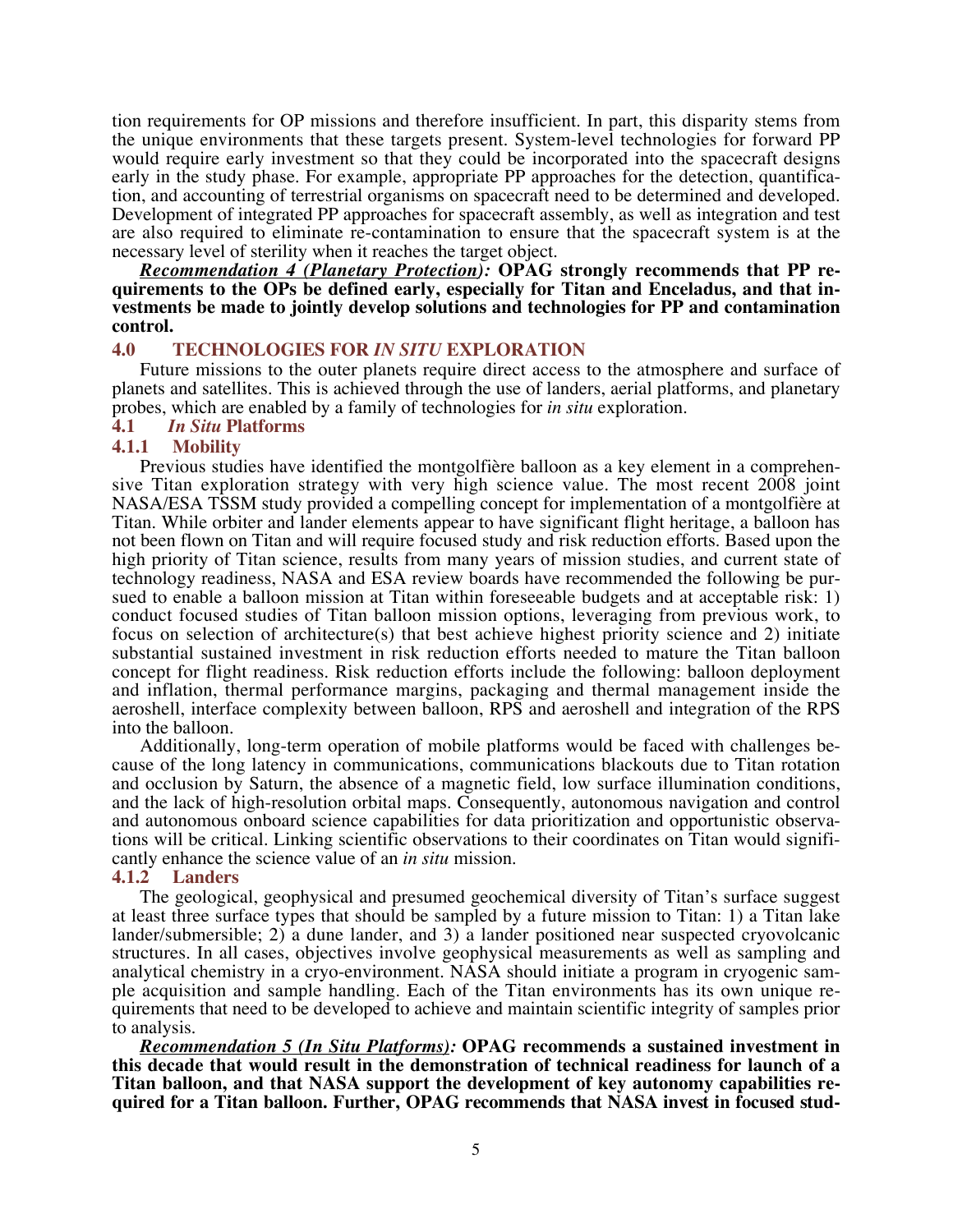# **ies of Titan lander concepts and associated entry, descent landing technologies, and mature the technologies necessary for surface sampling in different environments.**

## **4.2 Entry Systems and Planetary Probes**

Because some of the OP targets have atmospheres and some are airless bodies, entry system technologies include aeroshell and propulsion elements. Entries at smaller planets and satellites (e.g., Titan) could be achieved in most cases using existing TPS technologies, since the gravity field and entry velocities are sufficiently low. Certain architectures call for impactors (e.g., to Enceladus), where high g-load tolerant components are necessary. For aeroshells, suitable TPS should mitigate high convective and radiative heating and a long heat pulse.

Key technology areas for future entry probes are development of 1) components and instrument systems that can withstand the high temperature/pressure environment during entry 2) strong, lightweight materials that can provide improved payload mass fraction and 3) thermal protection and control materials necessary to maintain the probe interior at moderate temperatures for missions lasting several hours. The highest velocity entry, at Jupiter, requires highdensity carbon-phenolic (H-CP) similar to that used on the Galileo mission (made from a nowdiscontinued qualified rayon, whose production capability no longer exists). Probe entries to other giant planets face  $\sim$ 10 times lower heating rates, but still require H-CP. Finding an alternate to heritage H-CP is a long lead item and would require extensive technology maturation and ground testing. Investment in developing an alternative to heritage H-CP is required as well as developing enhanced test facilities which would demonstrate and test TPS production.

*Recommendation 6 (Entry Systems and Planetary Probes):* **OPAG recommends investments be made in key technologies for entry systems and planetary probes; extreme environment systems, miniaturized, low power integrated sensors, transmitters, avionics, thermal materials, power management systems, entry, descent and landing technologies, and on-board processing.**

#### **4.3 Extreme Environment Technologies**

Low temperatures affect the operation of a large fraction of all the chemical, electronic, and mechanical components and can reduce the lifetime of components and sub-systems. Warm boxes, which increase the mass, have to be added to protect the components. New technologies can enable systems to tolerate operation in very cold environments. Low–temperature *in situ* missions to Titan, Enceladus, Europa and Triton would be strongly enhanced by development of components such as actuators, motors, and instruments which can operate at low temperature. Similarly, for planetary probe missions, components and subsystems have to withstand extremely high temperatures and pressures.

*Recommendation 7 (Extreme Environments):* **OPAG recommends that NASA fund a technology program focusing on designing and testing low (and high) temperature components and sub-systems that could be used throughout the spacecraft (or probe) and instruments. Initiating this program as soon as practicable would have a major impact on the feasibility of a Titan Flagship mission and would also enable New Frontiers missions.**

#### **5.0 SCIENCE INSTRUMENTS**

There are serious gaps in support of instrument programs, particularly in taking development from concept stage to TRL 6. In addition, programs that have historically funded instrument component technologies, which are crucial for developing the appropriate capabilities, no longer exist.

#### **5.1 Remote Sensing**

Remote sensing experiments are essential to any OP mission. To increase science return and achieve efficient mission designs, instruments have to be low in mass and require low power. For Titan missions, the instruments are required to see through the atmosphere to the surface as well as analyze the atmosphere and measure its gravitational field. Instruments for both Titan and Enceladus have to be capable of high spatial (and in the case of spectrometers, high spectral) resolution and high sensitivity to answer the scientific questions that have emerged from Cassini. Such instruments do not currently exist at a high TRL levels.